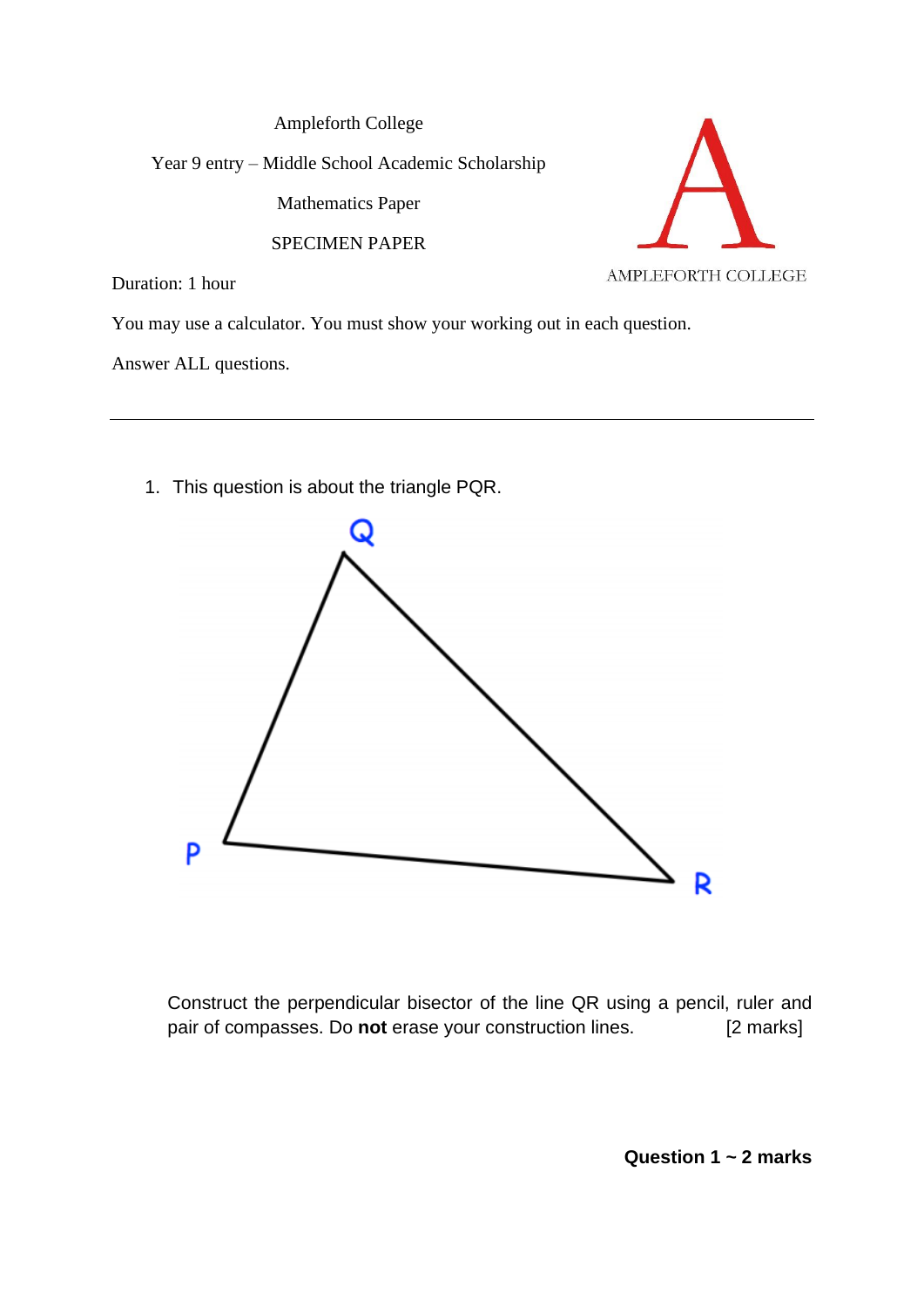2. This pie chart shows the favourite pizza toppings of a group of students.



- a) What percentage of students had **peppers** as their favourite topping? [1 mark]
- b) What is the angle of the sector in the pie chart that represents **pineapple**? [1 mark]
- c) 8 people said **ham** was their favourite. How many people said **mushroom**  was their favourite? Show your working. The same state of a large state of the state of the state of the state of the state of the state of the state of the state of the state of the state of the state of the state of the

**Question 2 ~ 4 marks**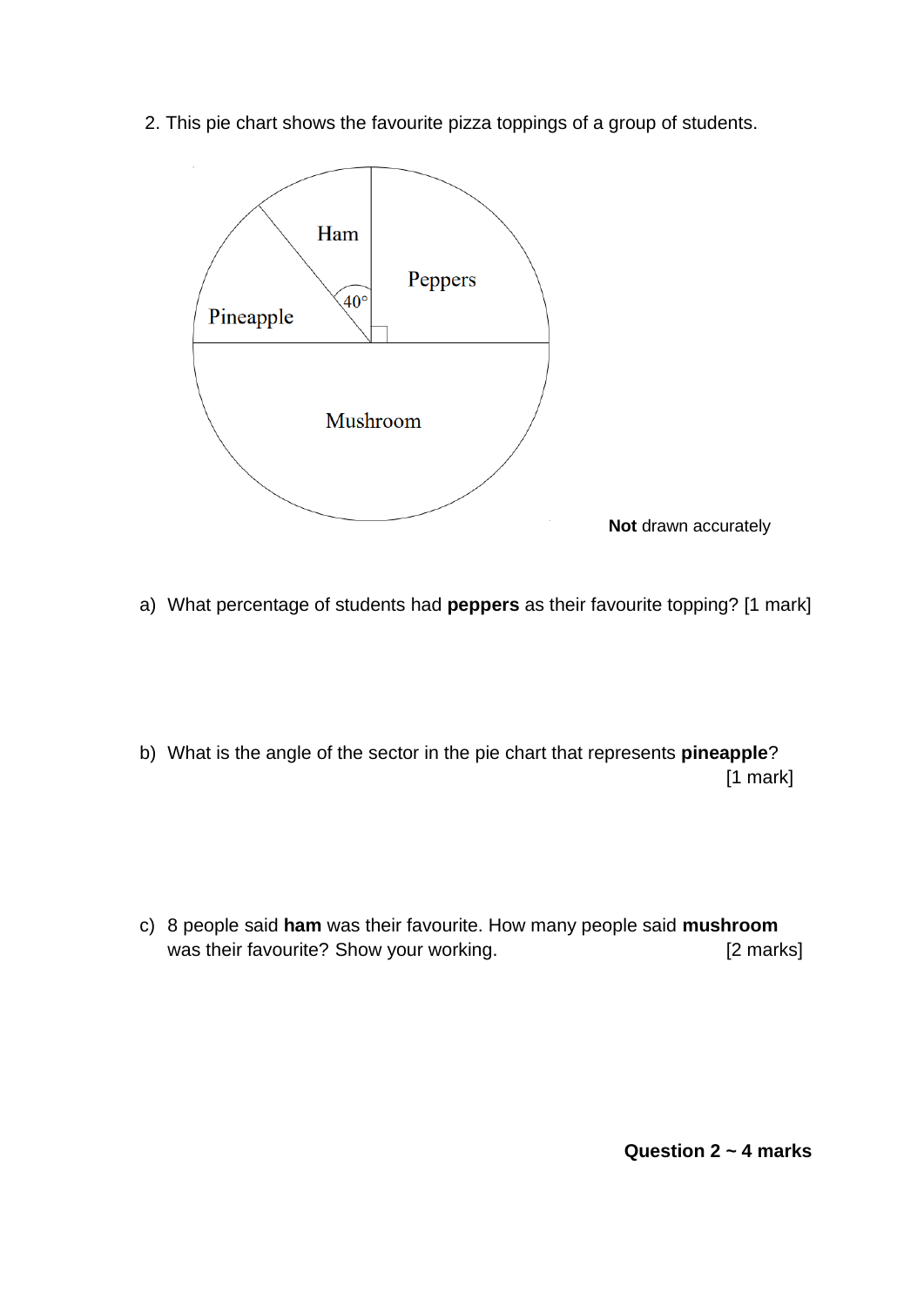3. Jane has a bag which contains 10 coloured counters. 3 are blue, 2 are red and the rest are green.

Jane adds red counters to the bag so that she has a 50% chance of choosing a red counter when she chooses a counter at random. How many red counters does she add?

Show your working.

[3 marks]



**Question 3 ~ 3 marks**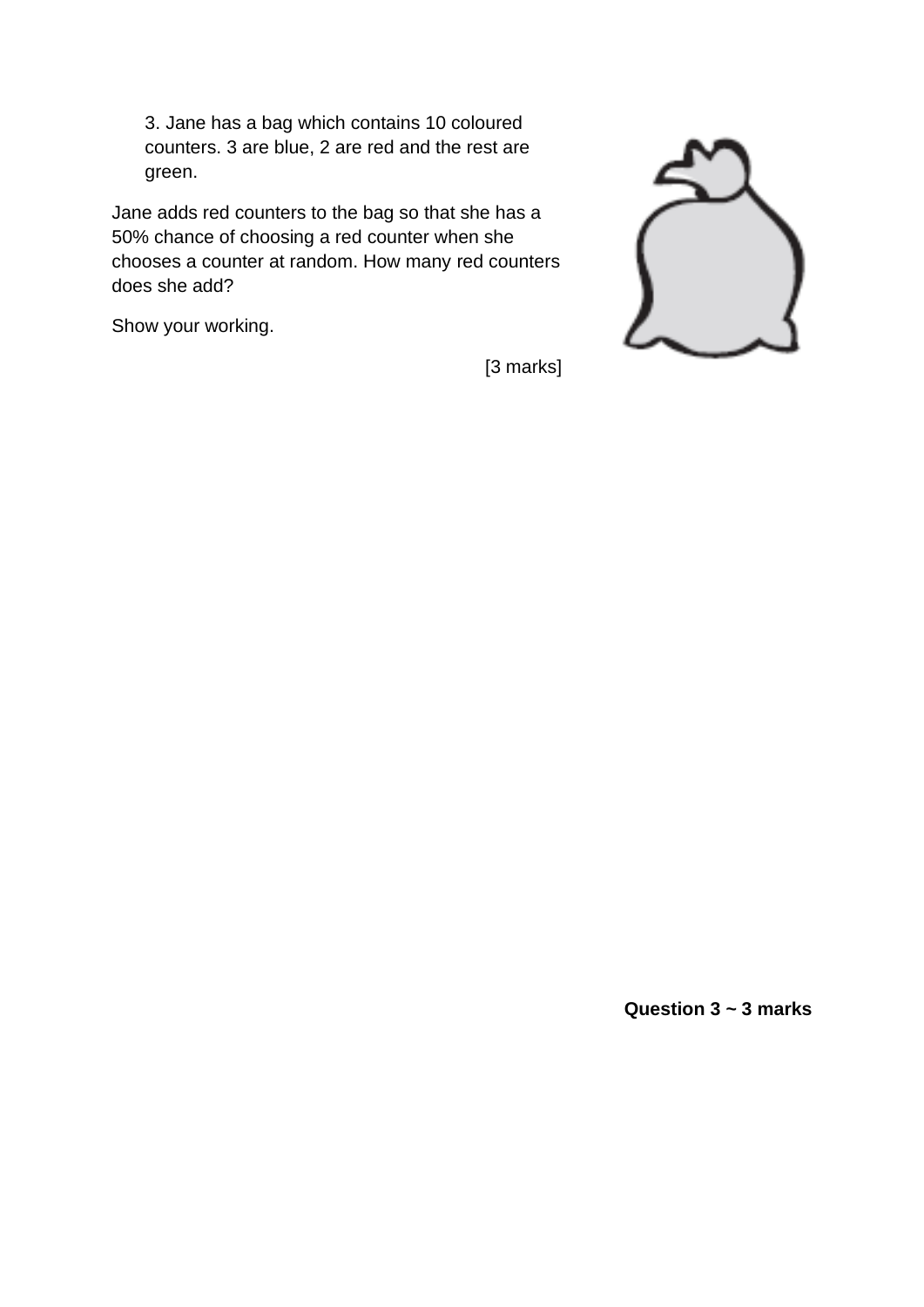4. William and Harry are given £500 by their grandmother. They have a discussion about how they should share it.

a) William wants to share the money in the ratio 5 : 3, giving himself the larger share. How much would Harry receive if they share the money in this way? Show your working. This way? Show your working.

b) Charles suggests William and Harry should share the money in the ratio 5 : 30. Write this ratio in its simplest form. [1 mark]

c) Give a reason why sharing the money exactly in the way Charles suggests would be impossible. [1 mark]

**Question 4 ~ 4 marks**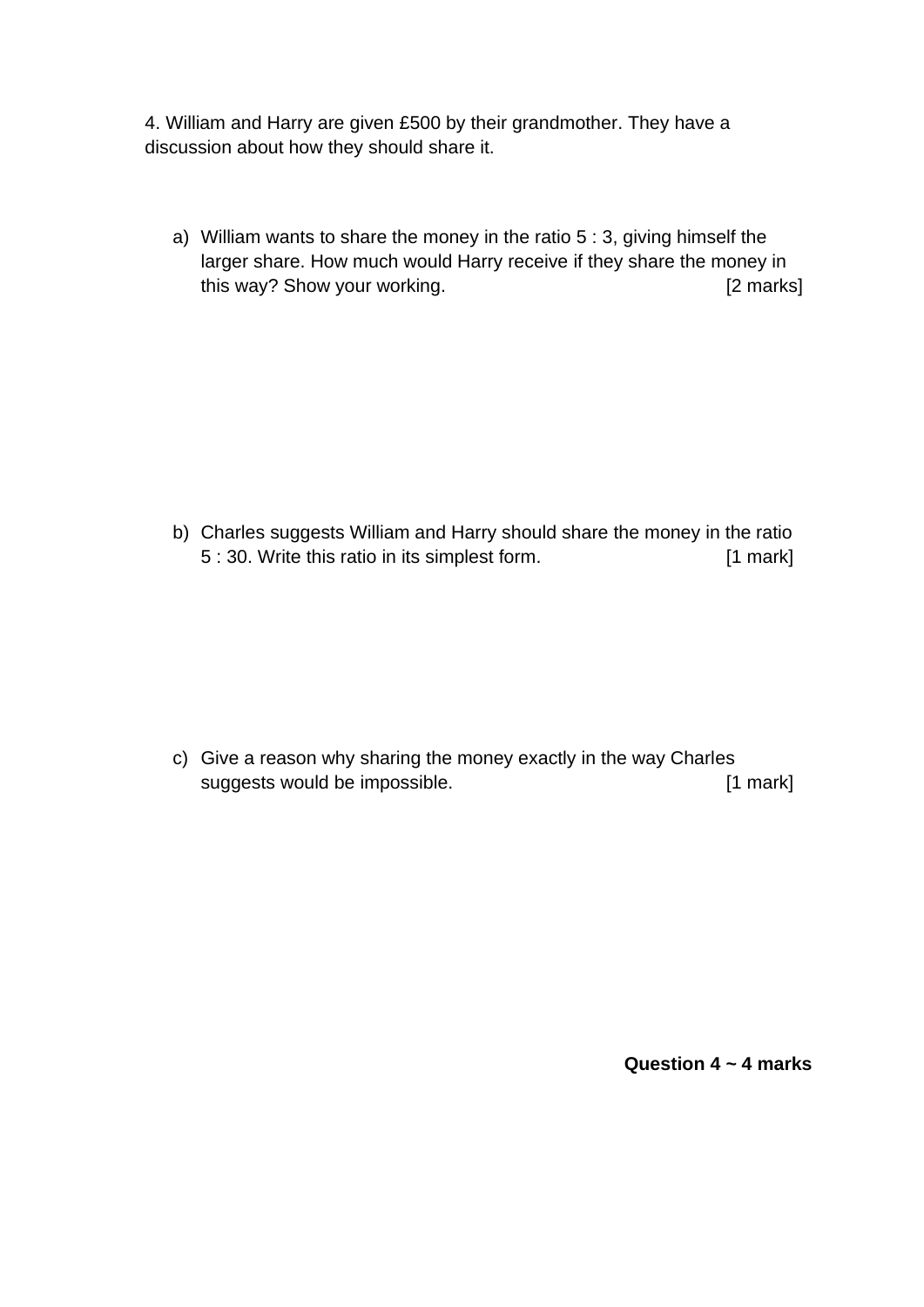5. a) Work out the size of the angle *y* in the polygon below.

Show your working. The same state of the state of the state of the state of the state of the state of the state of the state of the state of the state of the state of the state of the state of the state of the state of the



b) What is the size of each **exterior** angle in a **regular** octagon?

Show your working. The same state of the state of the state of the state of the state of the state of the state of the state of the state of the state of the state of the state of the state of the state of the state of the

**Question 5 ~ 4 marks**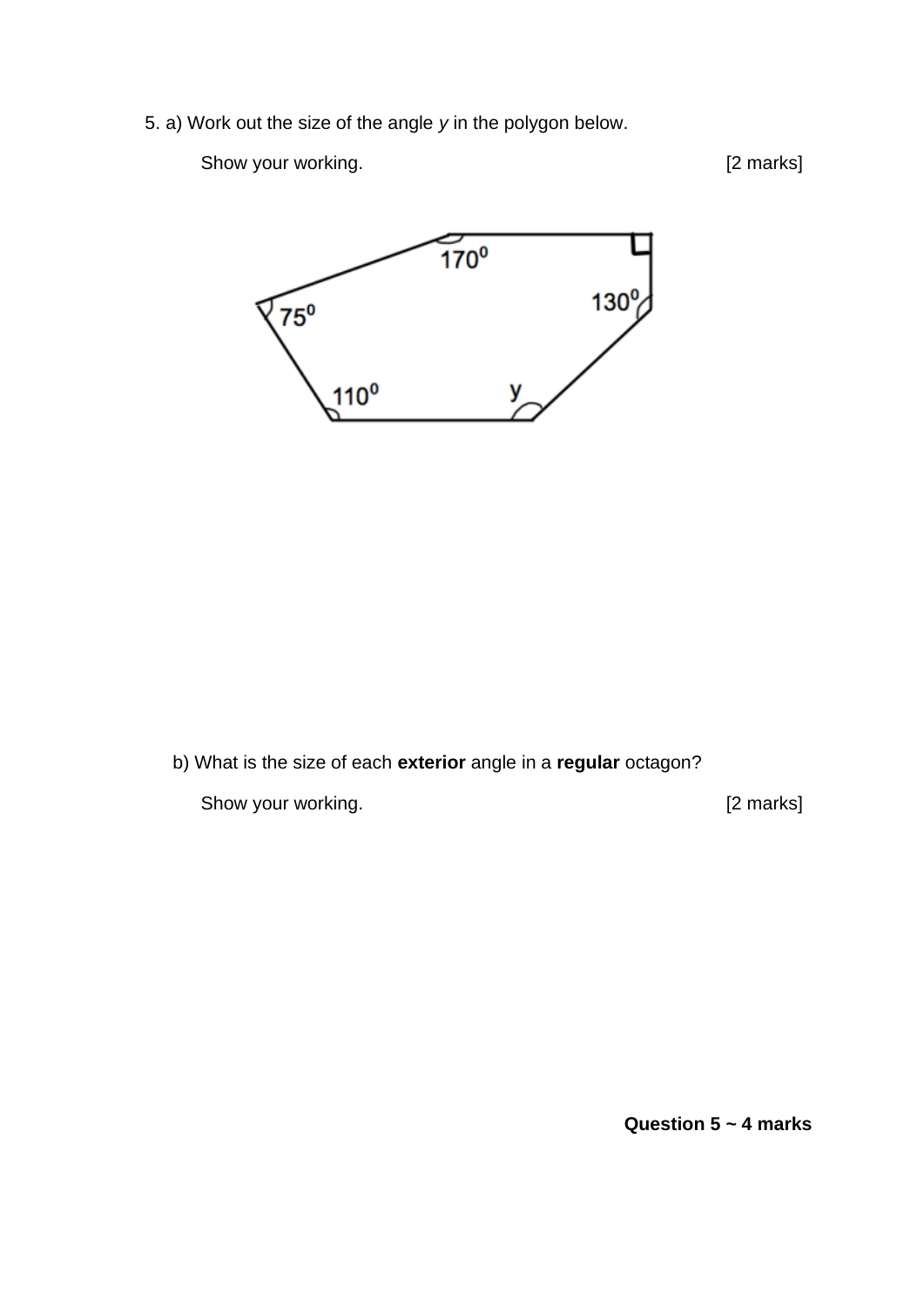6. A model boat is made using a ratio of 3 : 95.

The length of the model is 325mm. What is the length of the real boat? Show your working and give your answer in metres to one decimal place. [3 marks]

**Question 6 ~ 3 marks**

- 7. The prime factorisation of 84 is  $2^2 \times 3 \times 7$ .
- a) Find the prime factorisation of 180. Show your working. [2 marks]

b) What is the highest common factor of 84 and 180? Show your working.

[2 marks]

**Question 7 ~ 4 marks**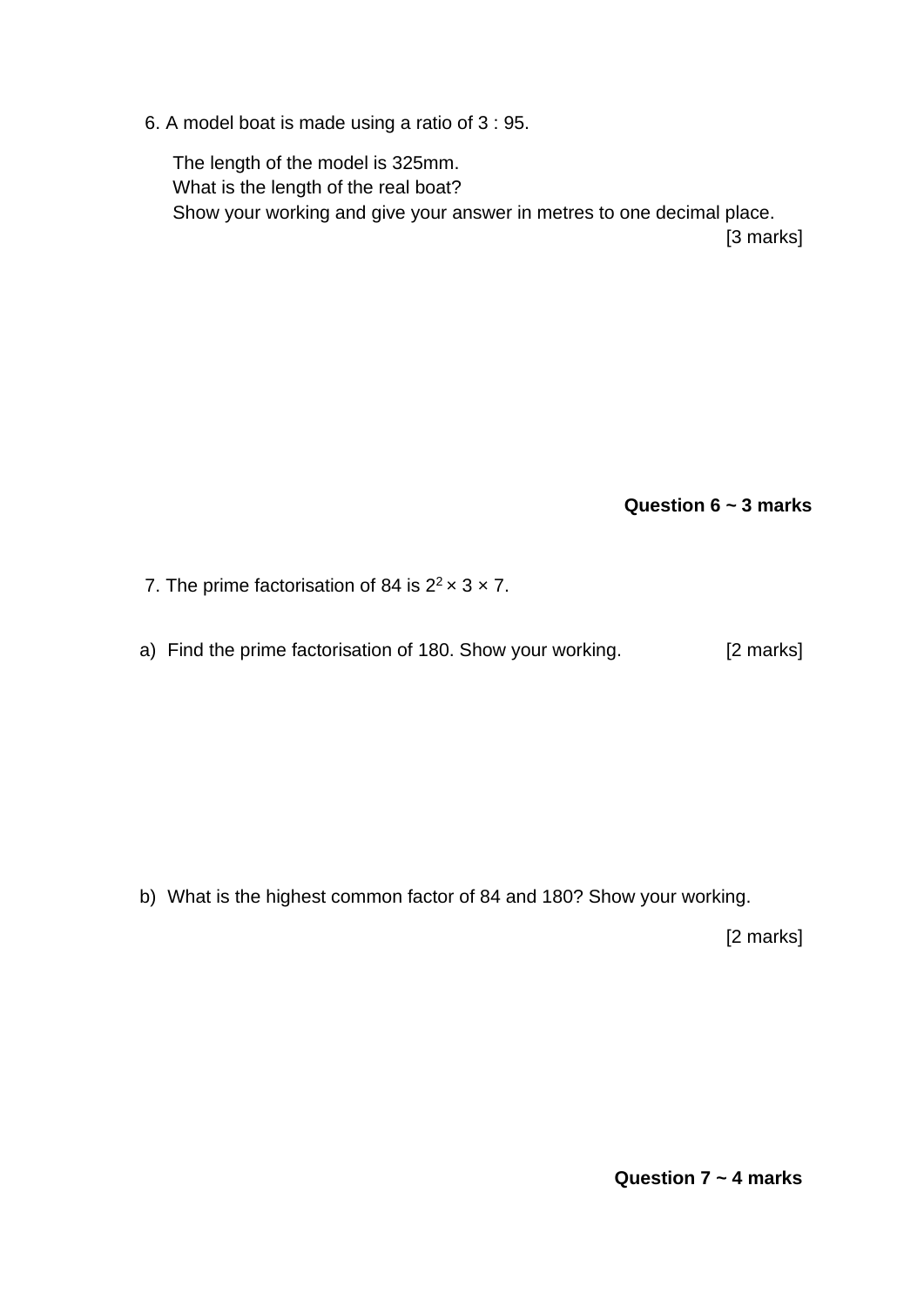8. The graph below shows a sketch of the line  $y = 3x + 5$ 



a) What is the *y*-coordinate of the point on the line with an *x*-coordinate of 2? [1 mark]

b) What is the gradient of the line? [1 mark]

c) Find the coordinates of the point where the line crosses the *x***-axis**. Show your working.

[2 marks]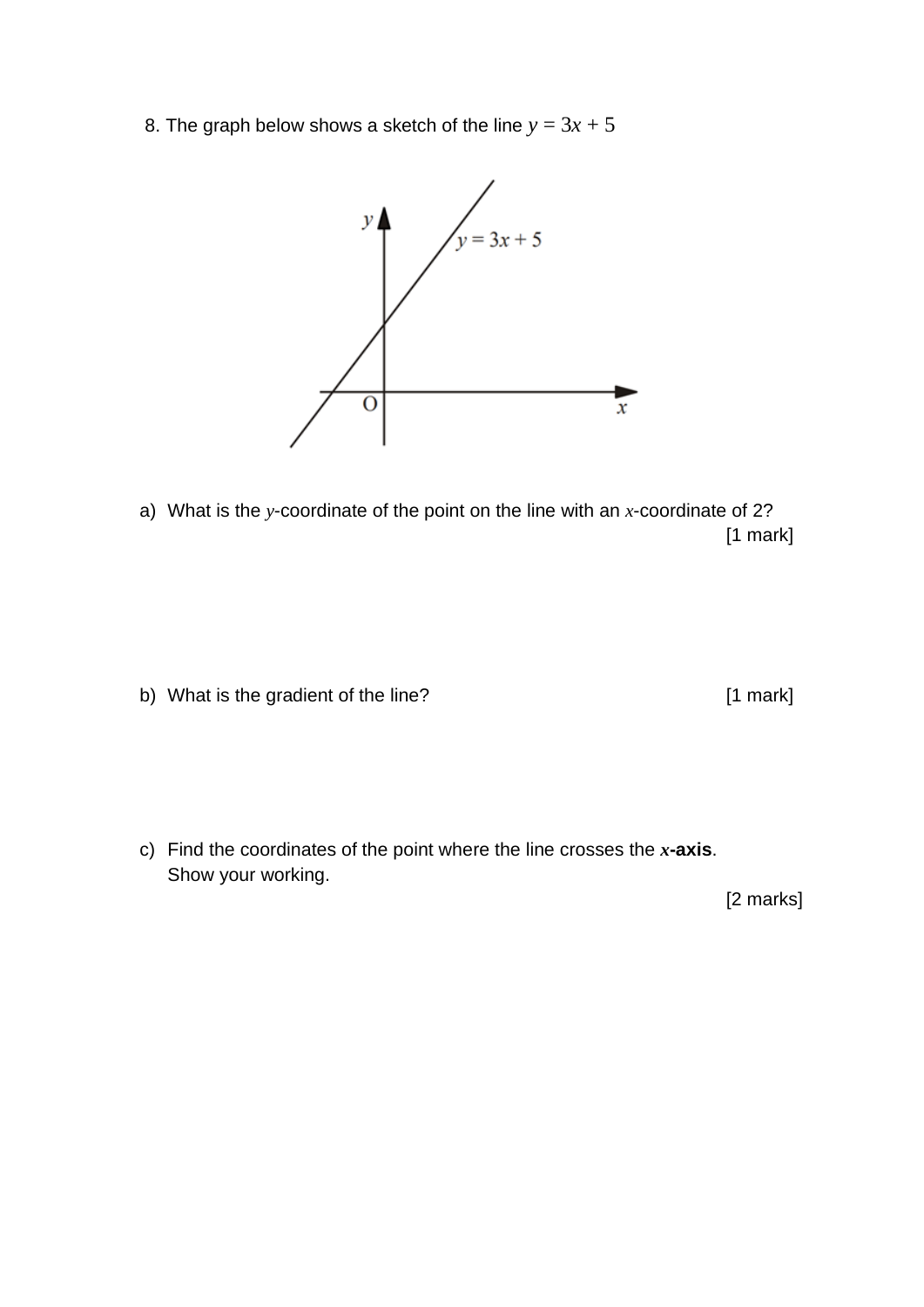d) Is *y* directly proportional to *x*? Give a reason for your answer.

[1 mark]

e) State the equation of the line which is parallel to the line on the graph and which goes through the point (0, -1). [1 mark]

**Question 8 ~ 6 marks**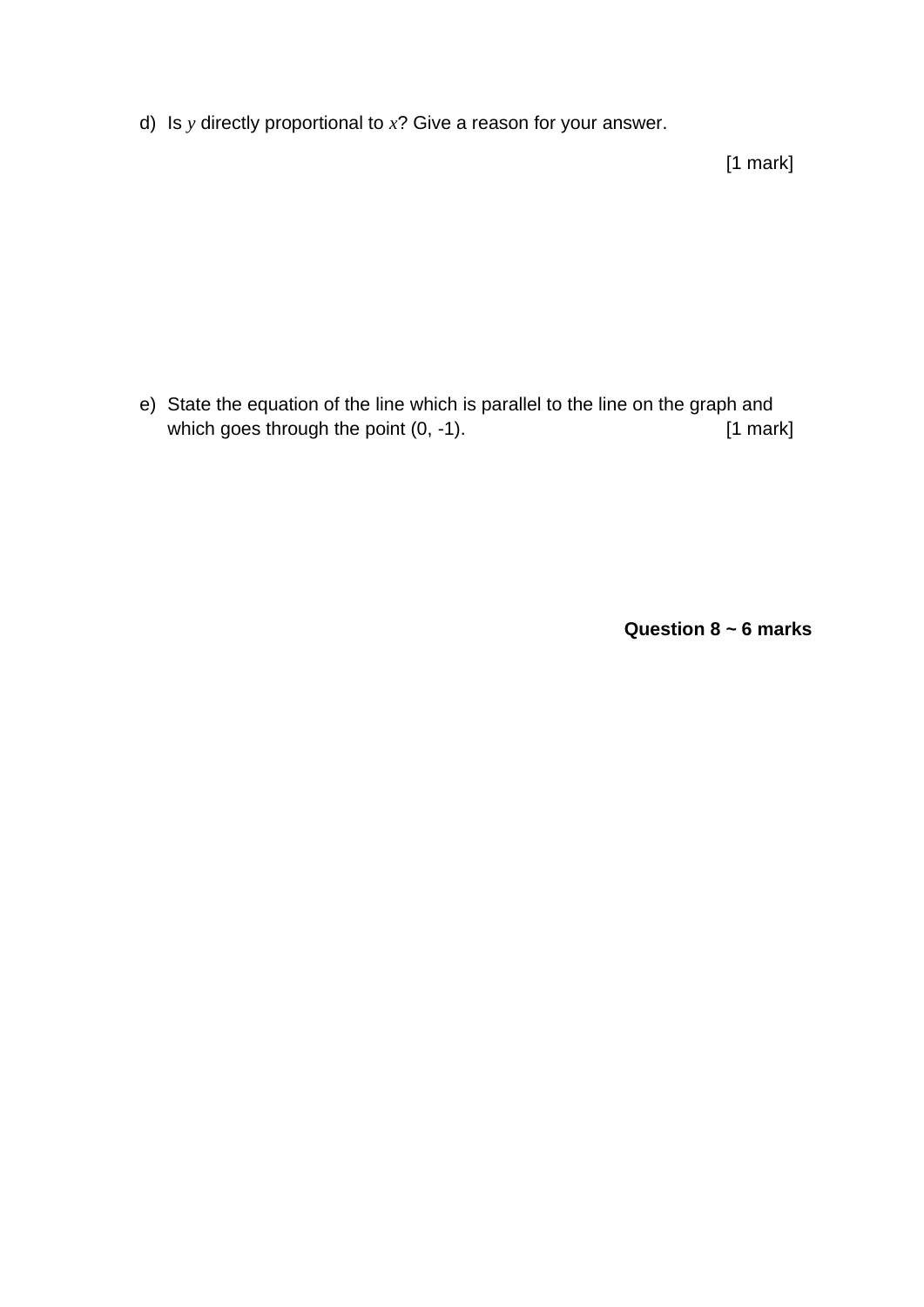9. A student takes four exams and receives the following marks:

| ⊡xam | -vom | ∠xam | $\sim$<br>vu |
|------|------|------|--------------|
| ხე   | JU   | ັ    | ี<br>◡◡      |

He takes a fifth exam and his mean mark for the five exams is 70.

What mark did he get in his fifth exam?

Show your working. The state of the state of the state of the state of the state of the state of the state of the state of the state of the state of the state of the state of the state of the state of the state of the stat

**Question 9 ~ 3 marks**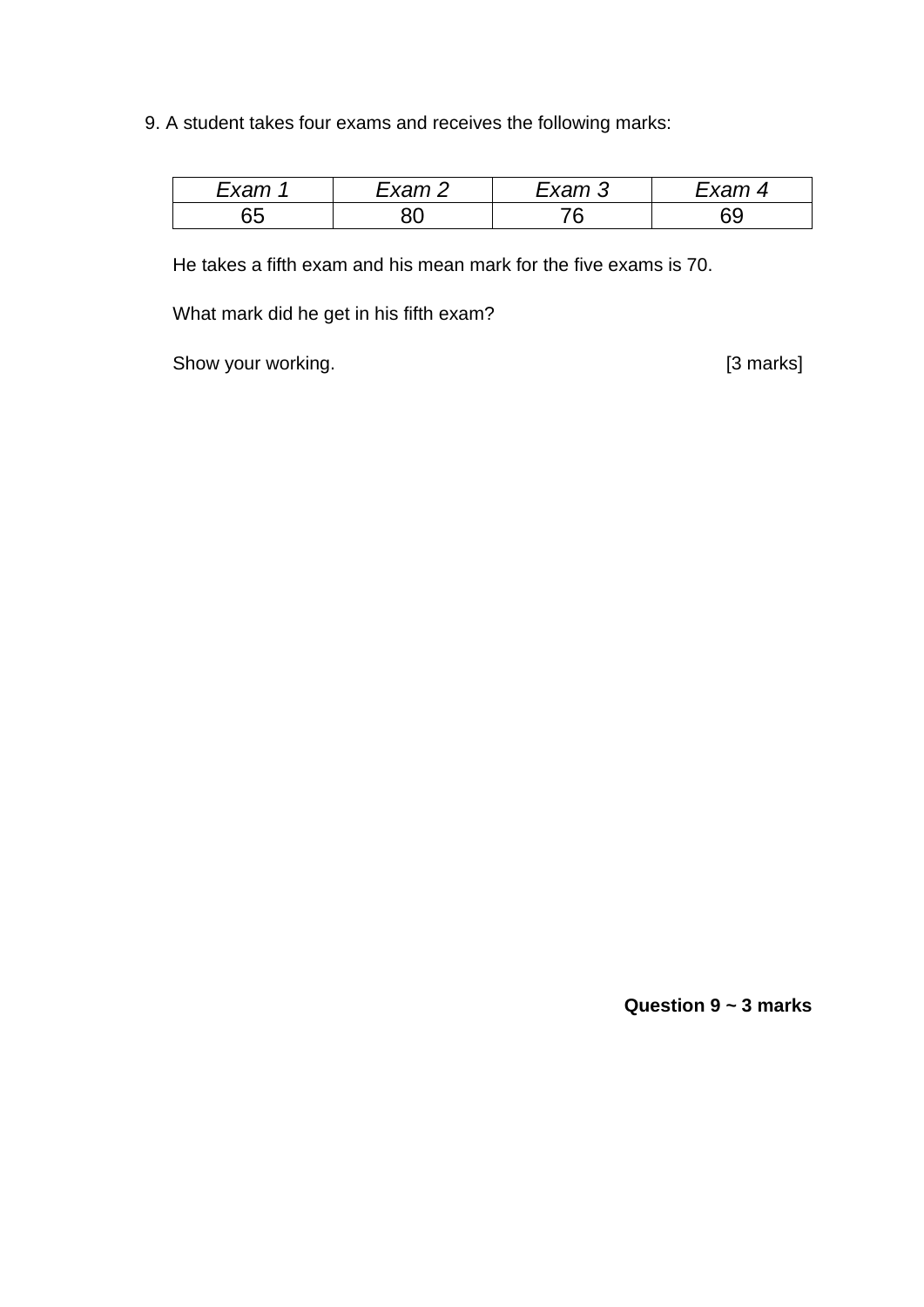10. Brenda carries out a survey in order to analyse how much money different age groups spend on video games. She plans to carry out the survey by stopping and asking people outside a video game shop in her town.

a) Explain a **disadvantage** of using this method to collect the survey data. [1 mark]

b) Write a question that Brenda could include in her survey to find out how much people spend on video games. [1 mark]

c) Brenda asks the question: "Why do you think that younger people play more video games?" Give a reason why this is a bad choice of question for Brenda's survey.

[1 mark]

d) Brenda surveys 7 people. Explain why it will be difficult to draw conclusions from the data she collects. [1 mark]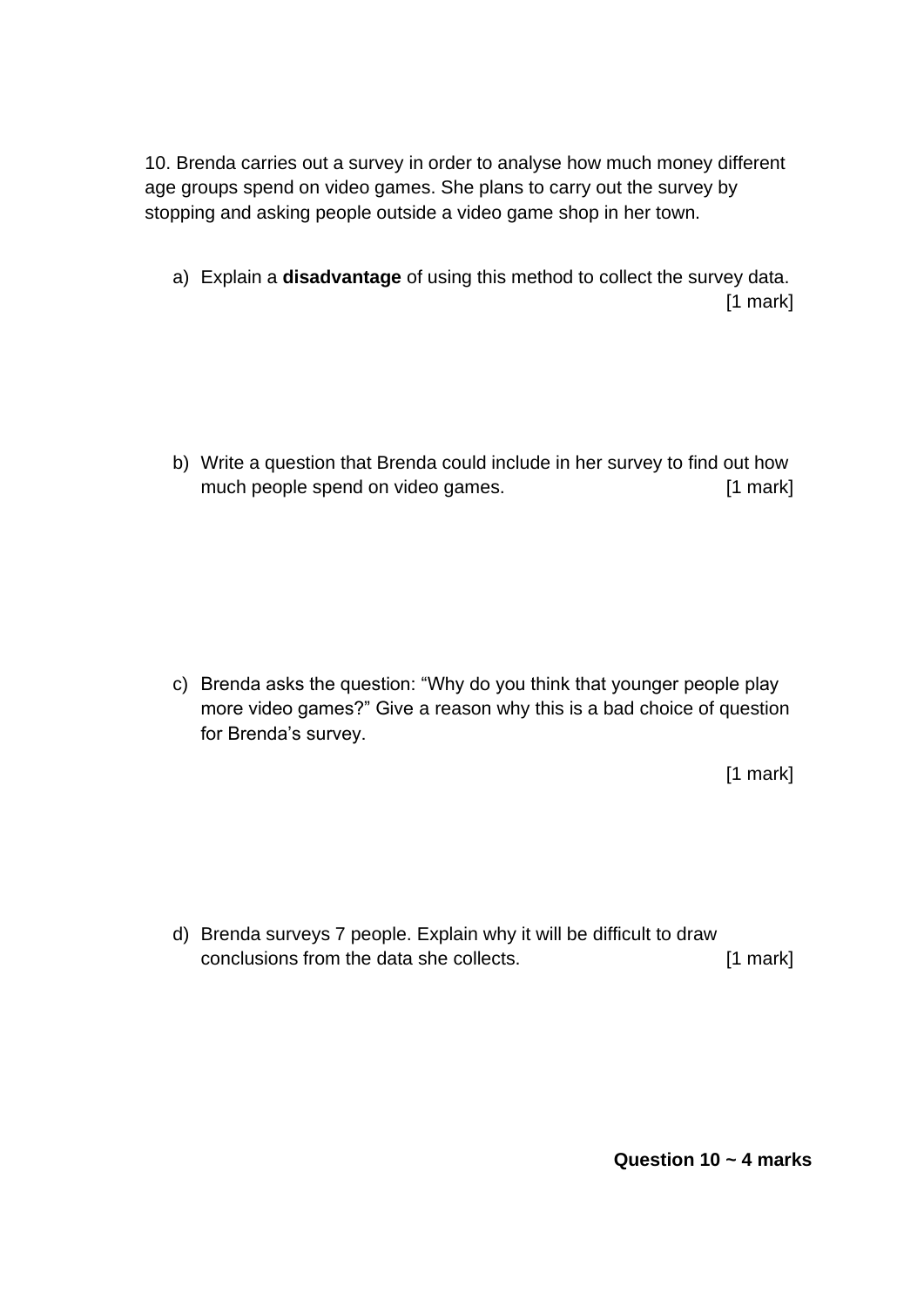- 11. A chef is completing calculations to help her with a recipe.
- a) The recipe states that she needs 17 4 litres of wine. How many litres is this as a mixed number? Show your working. The contract of the state of the state of the marks]

b) She starts with a full bag of flour. She uses a quarter of the bag of flour to make her first pie. Then she uses a quarter of what is left to make her second pie. What fraction of the full bag of flour is left after making the second pie?

Show your working. The state of the state of the state of the state of the state of the state of the state of the state of the state of the state of the state of the state of the state of the state of the state of the stat

c) The chef begins with a full jug of water, pours away 22% and is left with 585ml. How much water was in the jug when it was full? Show your working. [2 marks]

**Question 11 ~ 7 marks**